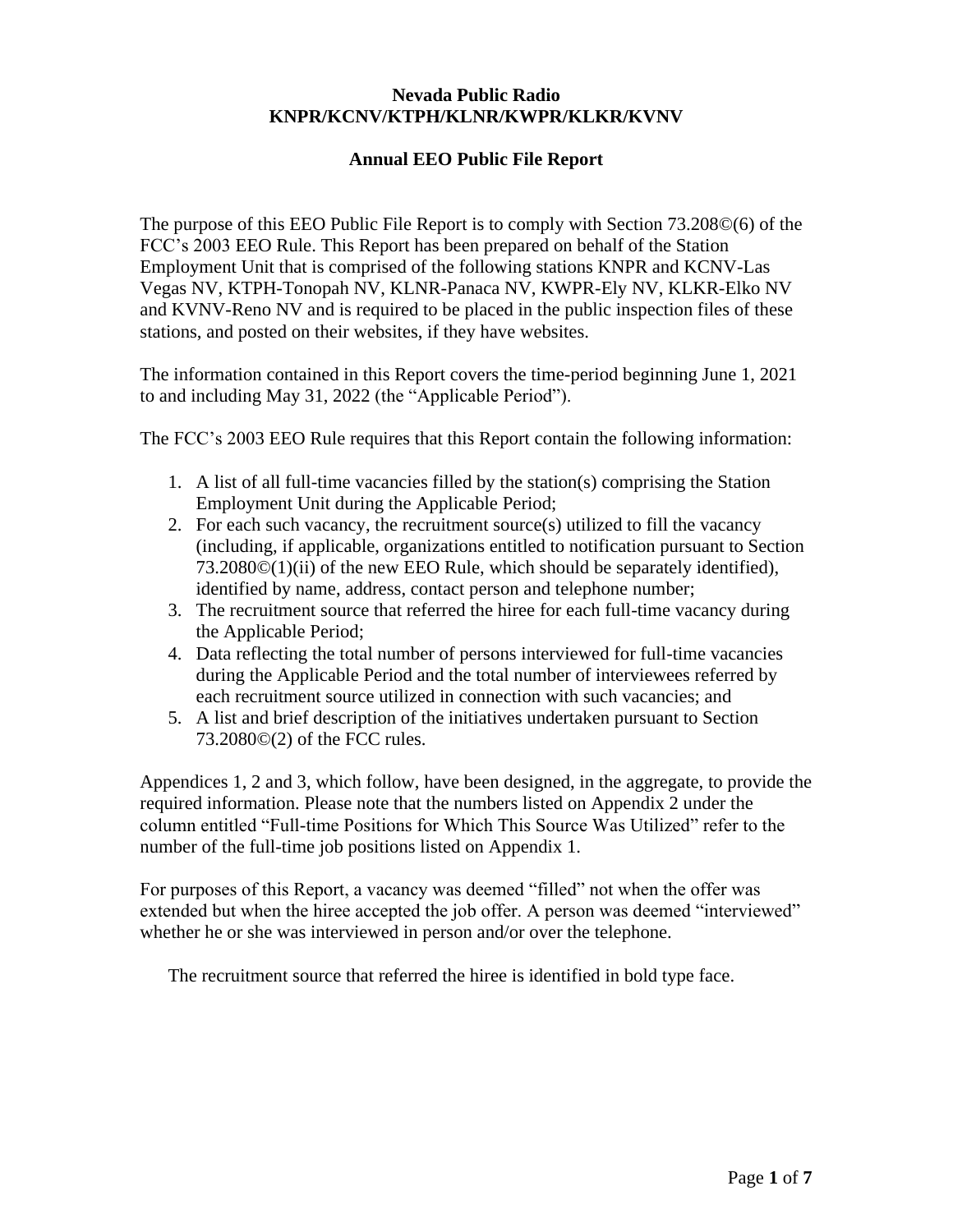### Appendix 1 Annual EEO Public File Report

# Covering the Period from June 1, 2021 to May 31, 2022

### Station(s) Comprising Station Employment Unit: KNPR, KCNV, KTPH, KLNR, KWPR, KLKR, KVNV

#### Section 1: Vacancy Information

|                | Full-time Positions Filled By      | <b>Recruitment Sources of</b>      | <b>Total Number of</b>       |
|----------------|------------------------------------|------------------------------------|------------------------------|
|                | <b>Job Title</b>                   | Interviewees & Hiree               | <b>Interviewees from All</b> |
|                |                                    |                                    | Sources for This             |
|                |                                    |                                    | Position                     |
| $\mathbf{1}$   | Producer                           | KNPR Website, word of              | $\overline{2}$               |
|                |                                    | mouth(2), Indeed, cpb.org,         |                              |
| $\overline{2}$ | Online Editor (1 position          | <b>KNPR Website(1), word of</b>    | $\overline{4}$               |
|                | change then resigned then, 1       | mouth(1), LinkedIn                 |                              |
|                | new hire)                          |                                    |                              |
| 3              | <b>Indigenous Affairs Reporter</b> | KNPR Website, word of              | 3                            |
|                |                                    | mouth, <b>Journalism Jobs(1)</b> , |                              |
|                |                                    | LinkedIn, Cronkite School,         |                              |
|                |                                    | <b>Native American Journalists</b> |                              |
|                |                                    | Association                        |                              |
| $\overline{4}$ | Account Executive (1 hired         | KNPR Website, word of              | 16                           |
|                | and currently recruiting)          | mouth(1), LinkedIn, Indeed,        |                              |
|                |                                    | cpb.org, Nevada Broadcasters,      |                              |
|                |                                    | ZipRecruiter                       |                              |
| 5              | Revenue Systems                    | KNPR Website, word of              | $\overline{4}$               |
|                | Coordinator                        | mouth(1), Indeed, cpb.org          |                              |
| 6              | <b>Website Coordinator</b>         | <b>KNPR Website(1)</b> , word of   | $\overline{4}$               |
|                |                                    | mouth, Indeed, cpb.org,            |                              |
|                |                                    | LinkedIn                           |                              |
| $\overline{7}$ | Development Associate              | KNPR Website, word of              | 6                            |
|                |                                    | mouth, Indeed(1)                   |                              |
| 8              | CEO (recruited by Livingston       | word of mouth, Livingston $\&$     | 6                            |
|                | & Associates. Recruitment          | Assoc.(1), Indeed, cpb.org,        |                              |
|                | started in 2020 – hired in         | LinkedIn, Current,                 |                              |
|                | 2022)                              | ZipRecruiter, AFP Las Vegas        |                              |
|                |                                    | Chapter                            |                              |
| 9              | Director of Broadcast              | KNPR Website, word of              | 3                            |
|                | Operations                         | mouth, LinkedIn, Indeed,           |                              |
|                |                                    | cpb.org, Nevada                    |                              |
|                |                                    | Broadcasters(1), Current           |                              |
| 10             | Announcer (promoted PT             | <b>KNPR Website(1), word of</b>    | $\mathbf{1}$                 |
|                | announcer that was originally      | mouth, Indeed, cpb.org             |                              |
|                | hired using broad outreach)        |                                    |                              |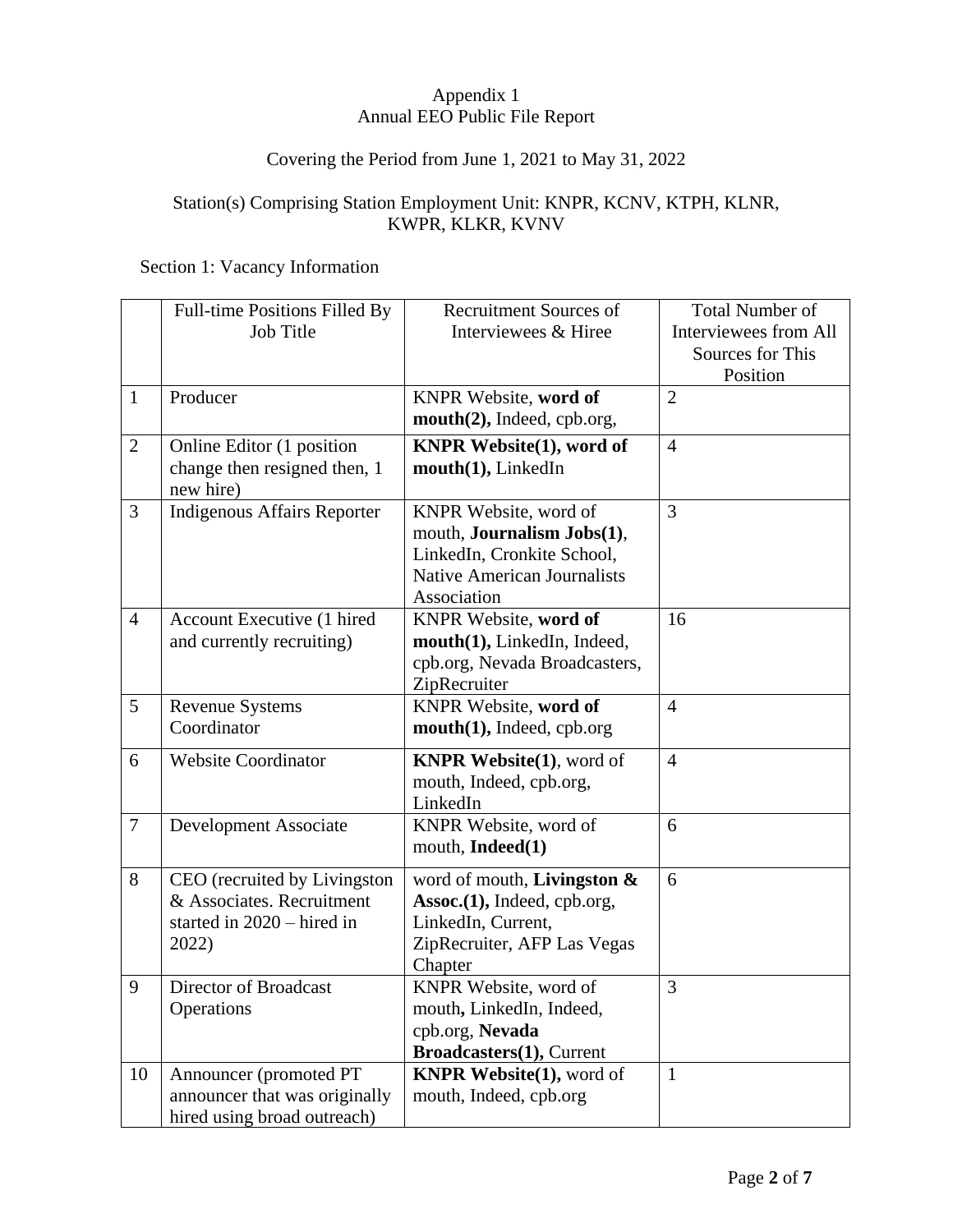| 11<br>12 | News Reporter/Producer<br>(promoted PT announcer that<br>was originally hired using<br>broad outreach)                                                   | PT position evolved with<br>additional responsibilities<br>creating new FT position. | 1<br>$\mathbf{1}$ |
|----------|----------------------------------------------------------------------------------------------------------------------------------------------------------|--------------------------------------------------------------------------------------|-------------------|
|          | Senior Graphic Designer<br>(rehired laid off employee)                                                                                                   | Laid off employee rehired                                                            |                   |
| 13       | Distributions & Events<br>Coordinator (added<br>responsibilities and job title<br>change for FT Account<br>executive)                                    | <b>FT Account Executive with</b><br>added responsibilities and<br>job title change.  | $\mathbf{1}$      |
| 14       | <b>Mountain West Regional</b><br>Roving Reporter (recruit<br>suggested by partner Mt.<br><b>West News Bureau)</b>                                        | KNPR Website, word of<br>mouth(1), cpb.org                                           | 1                 |
| 15       | Northern Nevada Producer                                                                                                                                 | KNPR Website, word of<br>mouth(1), Indeed.com,<br>JournalismJobs                     | 1                 |
| 16       | Podcast Audio Editor<br>(promoted PT Podcast Audio)<br>Editor that was originally<br>hired using broad outreach<br>and originally recruited May<br>2021) | <b>KNPR</b> Website $(1)$ ,<br>Indeed.com, cpb.org, LinkedIn                         | $\mathbf{1}$      |

Total Number of Persons Interviewed During Applicable Period: 55

## Appendix 2 Annual EEO Public File Report Form

# Covering the Period from June 1, 2021 to May 31, 2022

# Station(s) Comprising Station Employment Unit: KNPR, KCNV, KTPH, KLNR, KWPR, KLKR, KVNV

# Section 2: Recruitment Source Information

|                                                                                                                                                             | Number, Contact Person, E-mail Address                                                    | of Interviewees<br>This Source Has<br>provided During<br>This Period | Positions for<br>Which This<br>Source Was<br>Utilized |
|-------------------------------------------------------------------------------------------------------------------------------------------------------------|-------------------------------------------------------------------------------------------|----------------------------------------------------------------------|-------------------------------------------------------|
| <b>KNPR</b> Website and<br>$\mathsf{A}$<br>KNPR Social Media, On-<br>Air Messaging, Internal<br>posting or current staff<br>promotion or rehire laid<br>off | https://knpr.org/about<br>1289 S. Torrey Pines Dr.<br>Las Vegas, NV 89146<br>702-258-9895 | 5                                                                    | 12                                                    |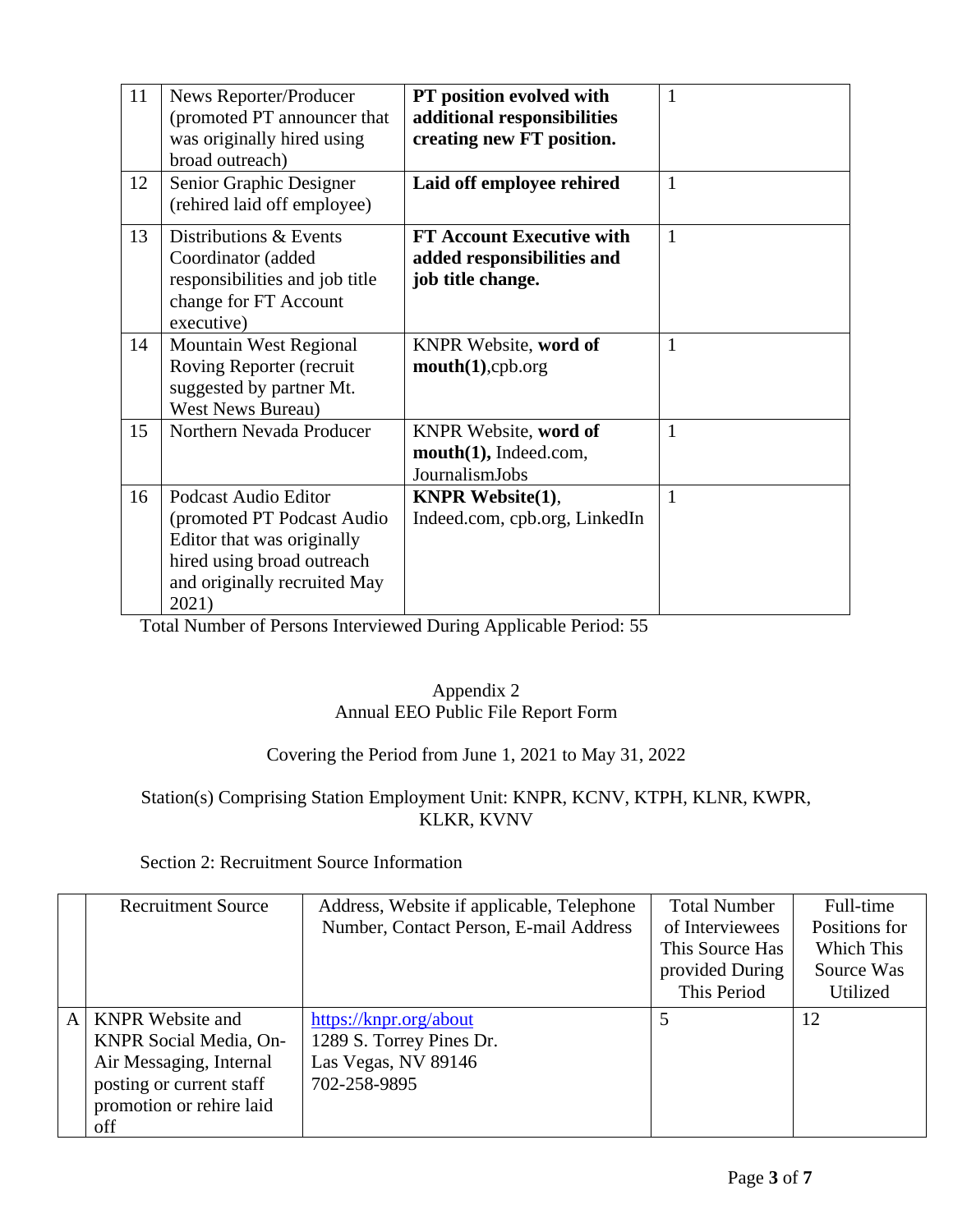| B            | Word of Mouth                                                                   | <b>Staff/Friends of NVPR</b><br>1289 S. Torrey Pines Dr.<br>Las Vegas, NV 89146<br>702-258-9895                                                                                                           | 17             | 15             |
|--------------|---------------------------------------------------------------------------------|-----------------------------------------------------------------------------------------------------------------------------------------------------------------------------------------------------------|----------------|----------------|
| D            | Indeed                                                                          | Indeed<br>https://www.indeed.com/<br>177 Broad Street, 6th Floor<br>Stamford, CT 06901<br>Self-Administered - Password Protected                                                                          | 17             | 10             |
| E            | JournalismJobs.com                                                              | https://www.journalismjobs.com/<br>510-508-7386                                                                                                                                                           | $\overline{2}$ | $\overline{2}$ |
| $\mathbf{F}$ | LinkedIn                                                                        | https://www.linkedin.com                                                                                                                                                                                  | 8              | $\overline{7}$ |
| G            | CPB On-line Job Bank                                                            | http://stations.cpb.org/jobline/login.php<br>Self-Administered-Password Protected                                                                                                                         | $\overline{2}$ | 9              |
| H            | <b>Nevada Broadcasters</b><br><b>Association On-Line Job</b><br>Bank            | <b>NBA Job Bank</b><br>https://Nevadabroadcasters.org                                                                                                                                                     | $\mathbf{1}$   | $\overline{2}$ |
| $\mathbf I$  | Current (also sourced by<br>Livingston & Assoc. for<br>CEO Search)              | https://current.org/<br>4400 Massachusetts Ave., NW<br>Washington, DC 20016-8122                                                                                                                          | $\overline{0}$ | $\overline{2}$ |
| $\mathbf{J}$ | Cronkite School                                                                 | https://cronkite.asu.edu/<br>The Walter Cronkite School of Journalism<br>and Mass Communication<br>555 N. Central Ave., Phoenix, AZ 85004<br>Main phone: 602.496.5555<br>Main email: cronkiteinfo@asu.edu | $\overline{0}$ | $\mathbf{1}$   |
| K            | Native American<br>Journalists Association                                      | https://najanewsroom.com/<br>Job Postings contact: Justine Medina<br>medina@naja.com                                                                                                                      | $\overline{0}$ | $\mathbf{1}$   |
| L            | ZipRecruiter (also sourced<br>by Livingston & Assoc.<br>for CEO Search)         | https://www.ziprecruiter.com<br>Self-Administered-Password Protected<br>1 (877) 252-1062                                                                                                                  | $\mathbf{1}$   | $\overline{2}$ |
|              | M AFP Las Vegas Chapter<br>(sourced by Livingston $&$<br>Assoc. for CEO Search) | https://afplasvegas.org/<br>1800 E. Warm Springs Rd. #100<br>Las Vegas, NV 89119<br>702-798-5156                                                                                                          | $\overline{0}$ | $\mathbf{1}$   |
| $\mathbf N$  | Livingston & Associates                                                         | https://livingstonassociates.net<br>7345 S. Pierce St. STE 101<br>Littleton, CO 80128<br>410-243-1974                                                                                                     | $\overline{2}$ | $\mathbf{1}$   |

Total Number of Sources Referred by Interviewees During Applicable Period: 55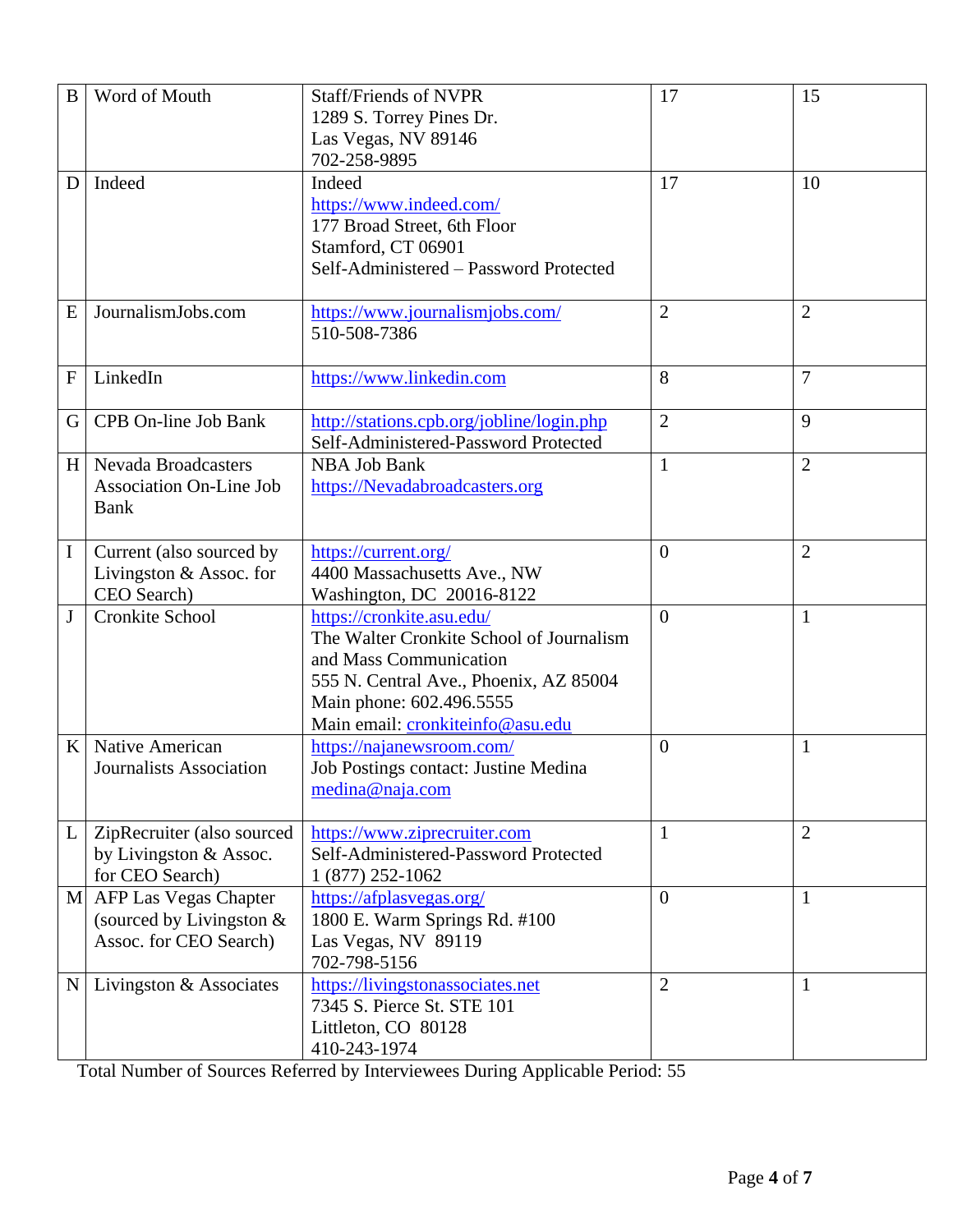#### Appendix 3 Annual EEO Public File Report

### Covering the Period from June 1, 2021 to May 31, 2022

#### Station(s) Comprising Station Employment Unit: KNPR, KCNV, KTPH, KLNR, KWPR, KLKR, KVNV

Section 3: Supplemental (Non-Vacancy Specific) Recruitment Activities Undertaken by KNPR, KCNV, KTPH, KLNR, KWPR, KLKR, KVNV on behalf of Nevada Public Radio

Description of Activities:

- Management continues on-going employment training provided by those specializing in labor and employee relations regarding methods of ensuring equal employment opportunity, preventing discrimination, and compliance with EEOC rules and regulations on general Equal Employment Opportunity. As well as employee relations provided through our HR consultant, Endunamo Consulting.
- The Nevada Public Radio Governance Committee is the standing governing committee that meets quarterly to ensure that the Board fulfills its responsibilities relating to adequate governance policy development, oversight of grant and license compliance and legal and human resource matters for all stations of Nevada Public Radio. Within its scope is compliance as it relates specifically to the Equal Employment Opportunity Act and the activities reported here as well as oversight in all matters of compliance with the FCC. Minutes of the NVPR Governance Committee meetings are available on the NVPR website or request.
- Nevada Public Radio has continued its annual mandatory workplace harassment training program for all staff. This training includes information about the company policy and demonstration of compliance. All NVPR staff are required to attend a workplace harassment training meeting at least once annually. This year's harassment training has begun with a deadline of September 30, 2022. The training module we are using is CPB's Everfi Training.
- To complement the annual workplace harassment training, NVPR provides an anonymous hotline for employees, interns, volunteers, Board members and all other applicable persons, the ability to report a policy violation in the event the reportee does not feel secure in making such a report and having their identity known.
- We have established and annually review our Diversity Policy in compliance with CPB regulations to further the mandate of diversity in public broadcasting. <http://knpr.org/about/cpb-compliance> NVPR consistently seeks to identify the diversity found in the communities we serve throughout all areas of our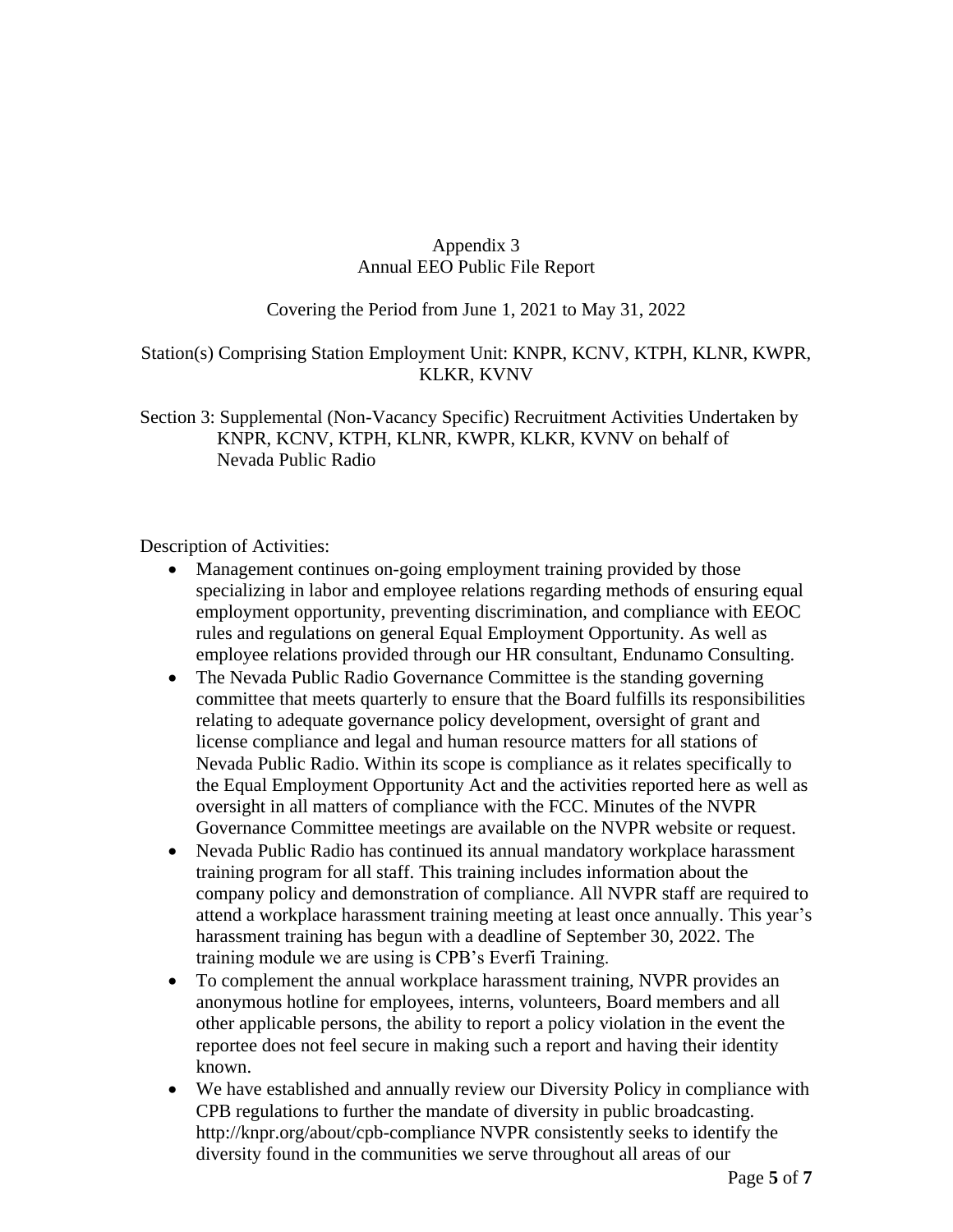operations including the recruitment of staff and independent contractors, the development of our governing and advisory Boards, the practice of original journalism and content creation in story selection, sourcing and production, making business decisions with companies, foundations and organizations aligned with shared values when all other factors are equal and attracting and retaining audiences that reflect the diverse nature of our region and resonate with the core values expressed in the excellence of our content and the independent nature of our media organization.

- Provide training and professional development opportunities to staff designed to enable employees to acquire skills to qualify for higher-level positions. Such as SHRM Training for HR Manager, online webinar training for Diversity, Equity and Inclusion and attending various conferences/webinars/continuing education like SHRM Conference, Public Media Business Association (PMBA), Veritus Group Academy, Engaging Latino Communities webinar, Confronting the Lack of Diversity in the Workplace webinar, National Podcast Movement Convention, The Public Radio Super-Reginal Meeting, Association of Public Radio Engineers Conference and National Association of Broadcasters (NAB).
- Listing of each upper-level category opening, if applicable, in a job bank or newsletter of media trade groups whose membership includes substantial participation of women and minorities: Nevada Public Radio has access to The Association of Fundraising Professionals (AFP), and other specialty field online job banks through professional resources. Current provides a newsletter to its subscribers with job bank postings for the communications/media/non-profit trades. Nevada Public Radio is also an affiliate of National Public Radio©, the Corporation for Public Broadcasting, and industry specific associations Greater Public, NPBA, PMBA, PRPD and PRNDI allowing access to their on-line job bank.
- We regularly accept resumes of college students needing to complete an internship as part of their course and degree requirements or recent graduates wanting broadcast experience. Since inception we have hosted 43 interns to develop the skills needed for broadcast employment with a focus on high-quality journalism, producing and research. We have just hired 3 more interns that will start Summer 2022.
- Calls are regularly accepted regarding open position inquires. In each case, prospective applicants are directed to our website whether there is an opening or not. Resumes are also collected from individuals who wish to have their information be available in the event of any position openings.
- The NVPR HR Manager and the Deputy Editor of our DC magazine have attended 2 career fairs at UNLV this past year, with the focus of recruiting graduating students.
- As part of its commitment to community engagement, Nevada Public Radio hosts several Desert Companion events throughout the year in its continued effort to further its mission to enhance the quality of life and foster civic engagement by informing, educating, and inspiring our growing audiences. These events include our annual photo showcase and traveling exhibit, which celebrates the winners of our annual "Focus on Nevada" photo contest; our annual Top Doctors event, in which we recognize medical and dental excellence as reflected in our annual Top Doctors and Top Dentists lists; our annual Best of the City event, honoring the people, businesses, and organizations we highlight in our annual Best of the City issue; and our annual Restaurant Awards luncheon, which recognizes the chefs